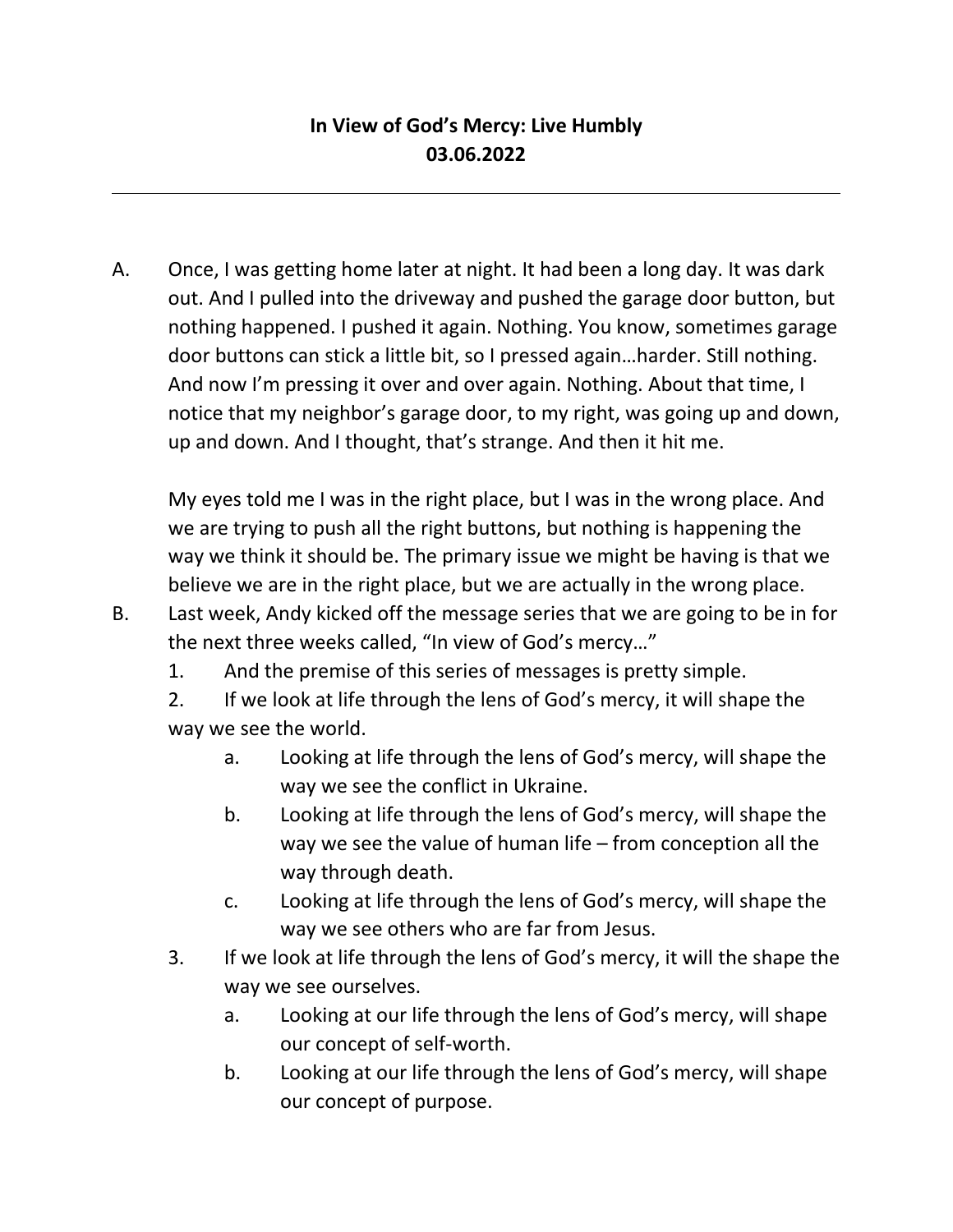- c. Through the lens of God's mercy, will shape our love towards others.
- 4. Nothing should shape our worldview more than God's mercy.
- C. Last week we focused on Romans 12:1-2, which says…

"Therefore, I urge you, brothers and sisters, in view of God's mercy, to offer your bodies as a living sacrifice, holy and pleasing to God—this is your true and proper worship. **<sup>2</sup>**Do not conform to the pattern of this world, but be transformed by the renewing of your mind. Then you will be able to test and approve what God's will is—his good, pleasing and perfect will." Romans 12:1-2

- D. Before we go any farther, we need to understand who wrote this.
	- 1. Before he became the Apostle Paul, he was Saul a deeply devoted leader in the Jewish faith.
	- 2. Growing up Jewish had shaped his view of the world. And he was such an enthusiastic believer in Judaism that he persecuted those who had a different worldview.
	- 3. Paul had a hard time believing the stories about Jesus' death, burial and resurrection from the dead. Jesus couldn't be God! It just didn't fit his worldview.
	- 4. And as Christianity grew, it angered Paul to see people convert from Judaism to Christianity.
	- 5. The Bible describes how Paul created havoc in the early days of the church among those first believers. He would burst into the homes of Christians and he would have men and women arrested and thrown into prisons to be put to death or to die.
	- 6. But then an amazing thing happened to Paul. The Bible describes how he was on the road to Damascus, where he was going to persecute the church, when he was blinded by a light and had an encounter with the resurrected Jesus.
	- 7. But though blinded, Paul saw Jesus clearly for the very first time.
	- 8. And then he went on into the city, where a follower of Jesus, name Ananias met Paul and prayed for him.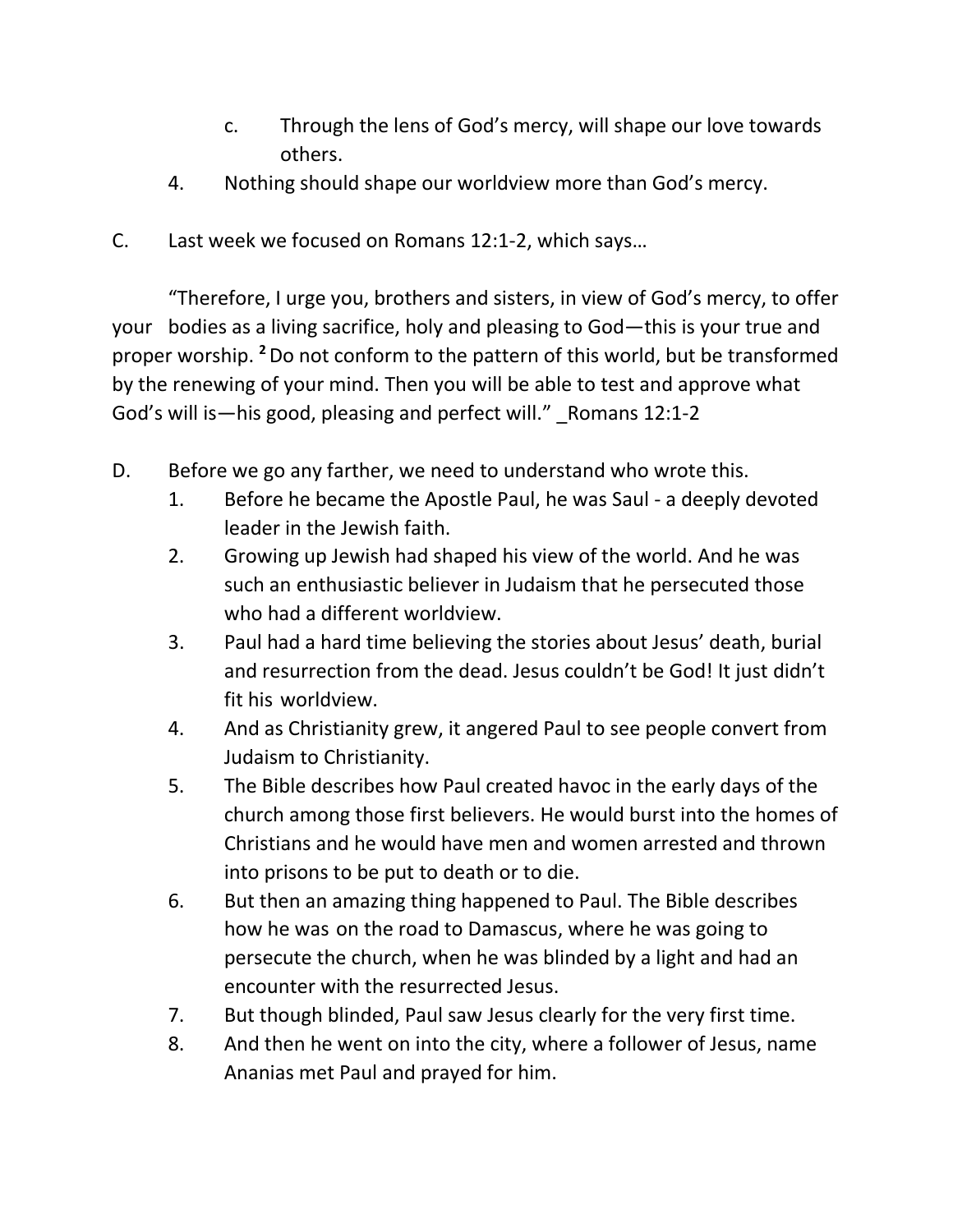- 9. And Acts 9:18 says that Paul, "got up and was baptized." In other words, Paul made the decision to become a follower of Jesus and become just like those Christians he had been persecuting.
- 10. Sometimes, it takes us getting blinded by Jesus and have our sight taken off of the things of this world before we can see things clearly.
- 11. And becoming a follower of Jesus changed the way Paul saw things. He no longer saw God the same way. He no longer saw people the same way. He no longer saw his own life the same way. What was important to him before was no longer important to him.
- 12. And Paul would often think, "Why would God be so good to me? Why would God be so good to me after all I've done? Why would God be so good to me and give me a new chance at real life after persecuting and killing others?" And I believe it would always lead him to the same place. "I am so thankful for God's mercy. I didn't deserve it, but He showed me mercy. I didn't deserve it, but God showed me love. I didn't deserve it, but God has forgiven me for all that I've done."
- 13. You see, when we get closer to God, we don't became more proud or arrogant. Because we see how much mercy God has shown to us, it makes us more humble.
- E. So Paul goes on to write in Romans 12:3-8 because we should now see life, see others, and see ourselves through the lens of God's mercy…

<sup>43</sup> For by the grace given me I say to every one of you: Do not think of yourself more highly than you ought, but rather think of yourself with sober judgment, in accordance with the faith God has distributed to each of you.

**4** For just as each of us has one body with many members, and these members do not all have the same function, **<sup>5</sup>** so in Christ we, though many, form one body, and each member belongs to all the others. **<sup>6</sup>**We have different gifts, according to the grace given to each of us. If your gift is prophesying, then prophesy in accordance with your faith; **<sup>7</sup>** if it is serving, then serve; if it is teaching, then teach; **<sup>8</sup>** if it is to encourage, then give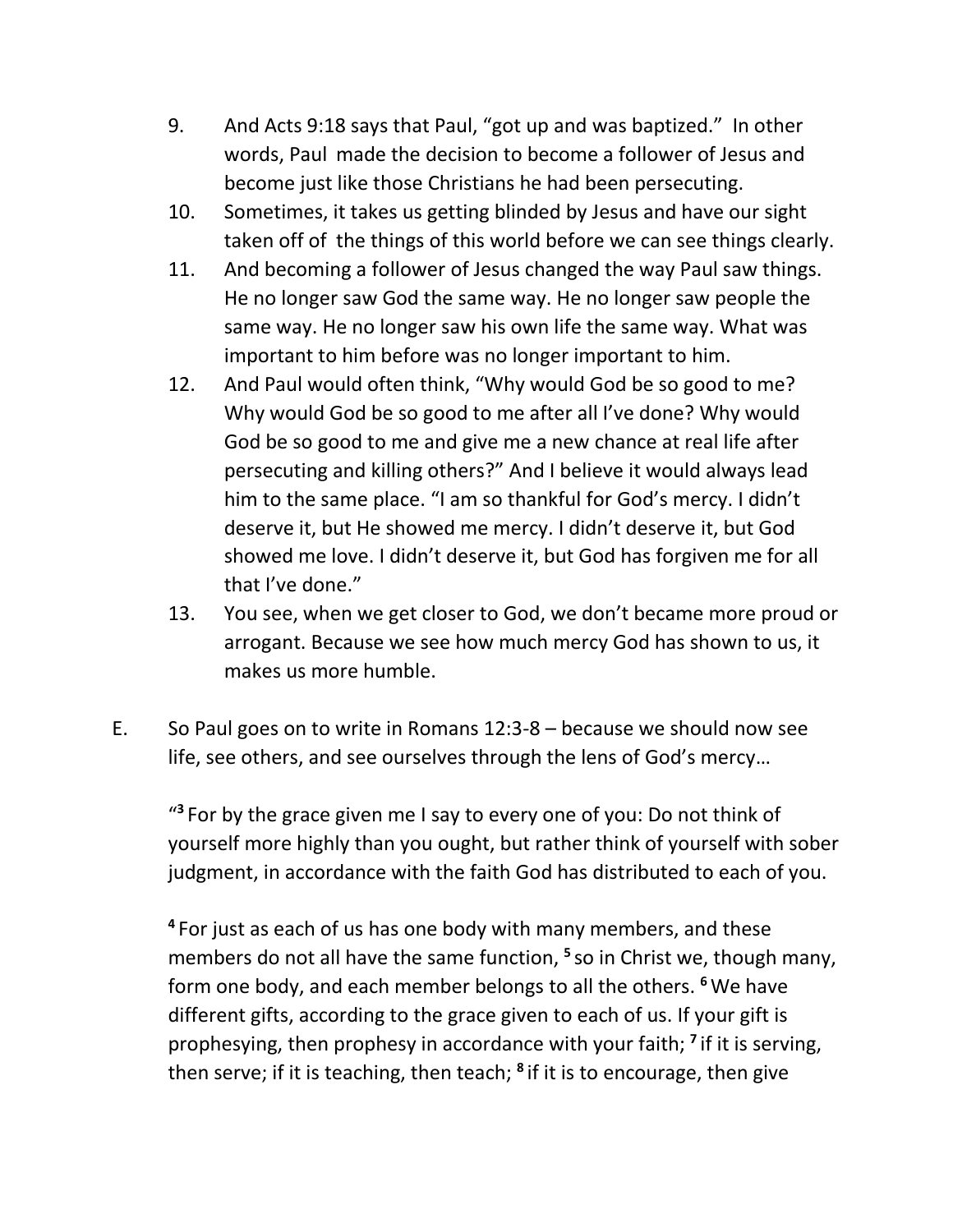encouragement; if it is giving, then give generously; if it is to lead, do it diligently; if it is to show mercy, do it cheerfully." Romans 12:3-8

F. Through the lens of God's mercy, Paul says that we should live humbly. He says…

## **IN THE WORD**

## **I. DON'T THINK HIGHLY OF YOURSELF.**

- A. Can I be honest with you…
	- 1. Some of you…are pretty smart. You have this amazing mind; maybe a brilliant mind. You can solve problems. You can think of better ways of doing things. Your brilliant mind helps you be a better leader. And people respect you.
	- 2. Some of us are good-looking. Beautiful people. When you enter a room, men notice you. Women say, "Oh my."
	- 3. I heard about a good-looking man. A woman walked up to him and said, "You look like my fourth husband." And he replied, "How many times have you been married?" And she said, "Three."
	- 4. And some of us have made quite a bit of money. You've done well. You've got a comfortable home, nice cars, you've been able to arrange your money so that you can take care of any contingency, you can take nice vacations and give generously to the church.
	- 5. Now is there anything wrong with being smart? Is there anything wrong with being good-looking? Is there anything wrong with being financially successful? No, of course not.
	- 6. Competence leads to confidence. And there is nothing wrong with being confident. The only problem is if those things leads to pride.
	- 7. Pride is when we become enamored of our own greatness. Pride says, "Look at me." "I'm ahead of all you all."
	- 8. It dangerous when our self-worth is tied up in being better than others.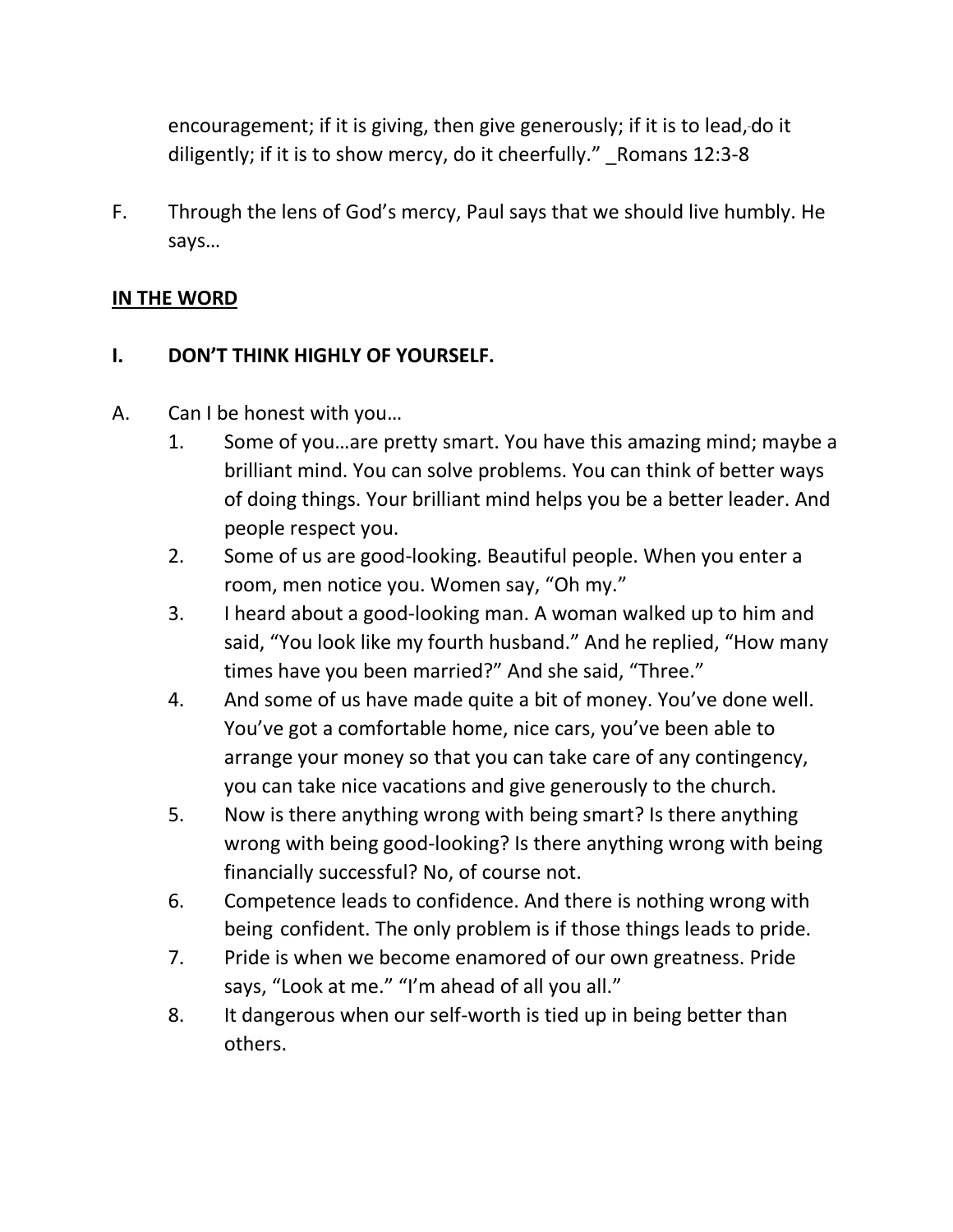B. Like a lot of others, I believe Winston Churchill was the most important person in the 20<sup>th</sup> century. He was once asked, "Doesn't it thrill you to know that every time you make a speech, the hall is packed to overflowing?"

"It's quite flattering," he replied. "But whenever I feel that way, I always remember that if instead of making a speech I was being hanged, the crowd would be twice as big."

- C. Paul says, "Don't think of yourself more highly than you ought to think. Be humble."
	- 1. Paul was smart, a good communicator, a hard worker, he wrote 13 or 14 of the books in the New Testament, he started lots of churches – he was the most influential Christian not just in the first century, but possibly for all time. And he says, "Because of God's mercy toward me, I need to be humble. We need to be humble."
	- 2. Before Jesus began his ministry, people traveled for miles to hear John the Baptist speak and repenting and turning to God. And lots of people did. He had an amazing influence on hundreds, thousands of lives. But when Jesus began His ministry, John said, "He must increase, but I must decrease." John 3:30 John was saying, "Jesus is much more important than me."
	- 3. Even Jesus said in Mark 10:43: "Whoever wants to be a leader among you must be your servant." Mark 10:43
	- 4. In God's eyes, through the lens of His mercy, greatness isn't measured by standing out in the crowd; greatness is measured by humility.
	- 5. "Don't think of yourself more highly than you ought to think, not because your worthless, but because God has been so good to you."
	- 6. That doesn't mean that life is easy. That doesn't mean that bad things don't happen. That doesn't mean that storms won't rock your world. But when we view things through God's mercy, at least, we shouldn't be proud. We should be humble.
	- 7. Humility...
		- a. Doesn't make you soft; it makes you bold.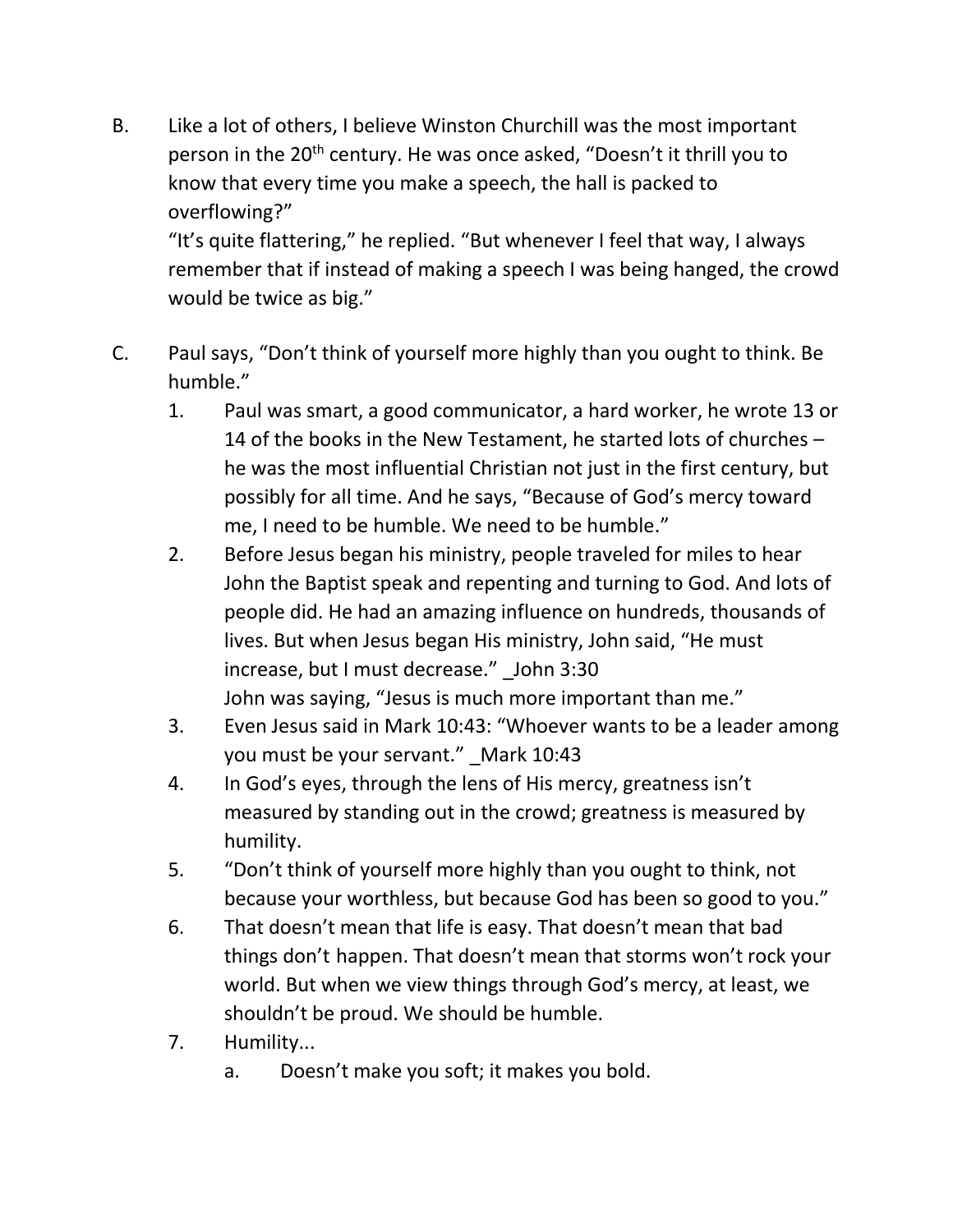- b. Doesn't mean you are weak, it means you are strong in the Lord.
- c. Humility doesn't mean you should see yourself as worthless; it means you should see how much worth you have in the eyes of God.

Transition: You are here to make a difference. But also…

#### **II. WE ARE HERE TO MAKE A DIFFERENCE.**

A. We are part of one body. Paul goes on to write…

"For just as each of us has one body with many members, and these members do not all have the same function, **<sup>5</sup>** so in Christ we, though many, form one body, and each member belongs to all the others." Romans 12:4-5

- B. In view of the mercy of God, we begin to realize that we are part of something bigger.
	- 1. When we view life through the mercy of God, we realize that we are part of a body of believers, the church.
	- 2. And the church is not the business of Christ or the busyness of Christ. The church is the body of Christ. And just like all the parts of our body matter, you matter to the body of Christ.
	- 3. And because we are the body of Christ together, together we care called to be humble and make a difference.
	- 4. It's why, as a church, some drive to Nashville some Saturdays to feed the homeless. It's why some of us go to Murfreesboro to build walls for a house for foster kids. It's why we send money to missionaries around the world. It's why we serve with "The Well" to feed those in our community with food insecurity. My wife and daughter served at The Well on Wednesday night and there was a family that came in that had moved here from the Ukraine four months ago. It's why we serve as a church. It's why we give as a church. It's why we go as a church. To make a difference.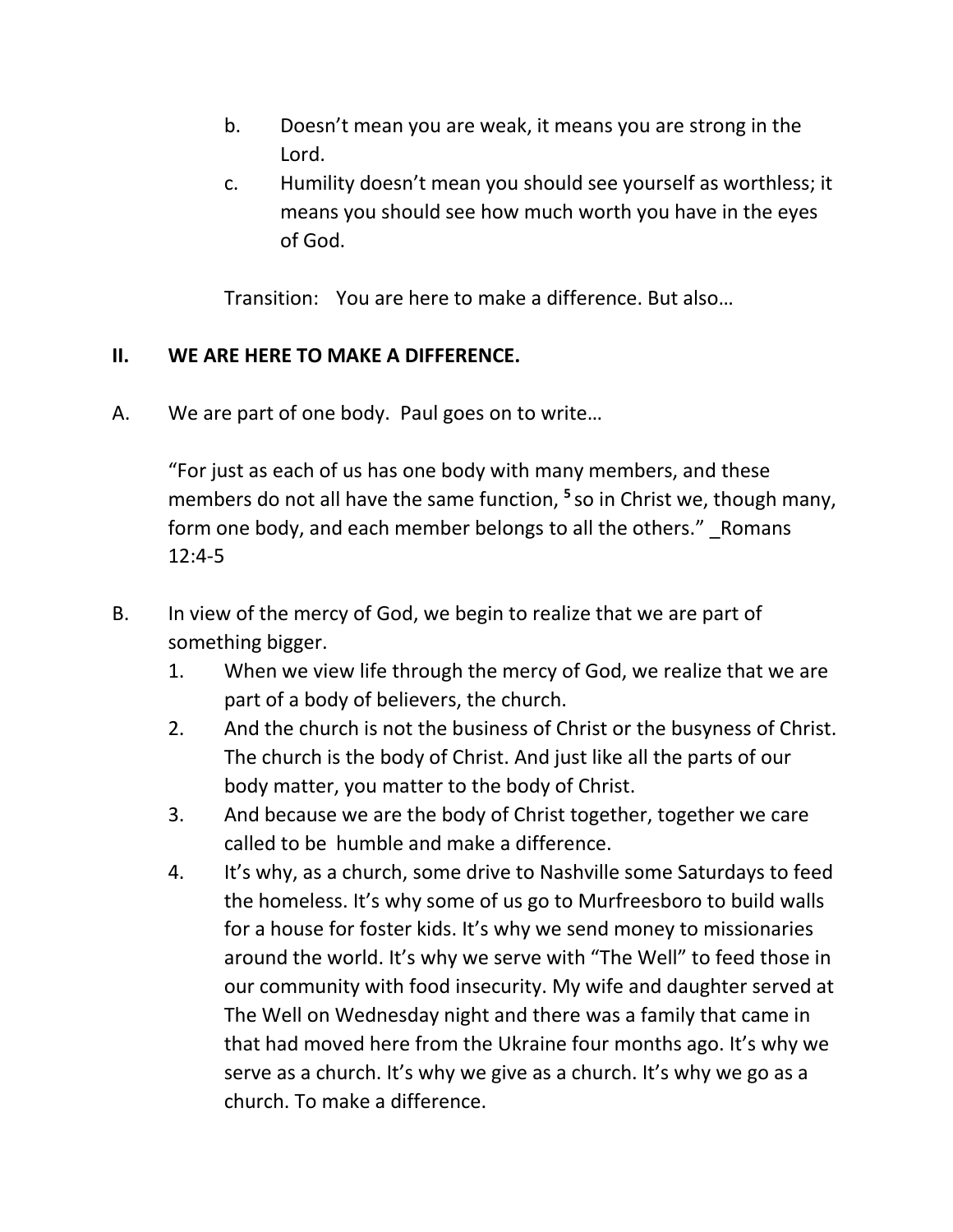B. One of our mission partners is Team Expansion. We are the support for a pastor and his family in Africa. But Team Expansion's work is global – sending missionaries to places where there are no churches.

Doug Lucas is the founder and president of Team Expansion. In the fall of 1990, a friend came to him and said, "You should prepare a team for the Soviet Union. Just watch. It's going to crumble soon."

So they went to work. At a conference in Moscow, Doug was approached by a team from the city of Kherson who wanted to Team Expansion to come and help them grow their church. Doug agreed. And that became a spark for starting several churches in, what was then, the USSR. And it turned out that the USSR was disintegrating. A few months later, the USSR became 15 different countries.

Team Expansion sent a team I Simferopol and established a church there. And within a few short years, God enabled Team Expansion workers to build a solid witness in no fewer than five cities. Many churches were birthed. At least one, the Kherson Christian Church, grew to more than 1000 members, started dozens of daughter churches, and helped send two different mission teams of to unreached people groups in other lands. And all the churches established by Team Expansion workers reached a point where they no longer needed missionaries from America helping them in their churches. The believers in the churches at Kherson and Simferopol could stand on their own.

I'd like to show you on a map where Team Expansion was making an impact…

Transition: Paul says, "In view of God's mercy, understand that we are part of something bigger. Not just a local church, but a church that reaches around the world and makes a difference." And when we go and when we give, we see the evidence that the body of Christ living and active and is changing lives. And we see that the gates of hell, Vladimir Putin and the Russian army, will not prevail against it.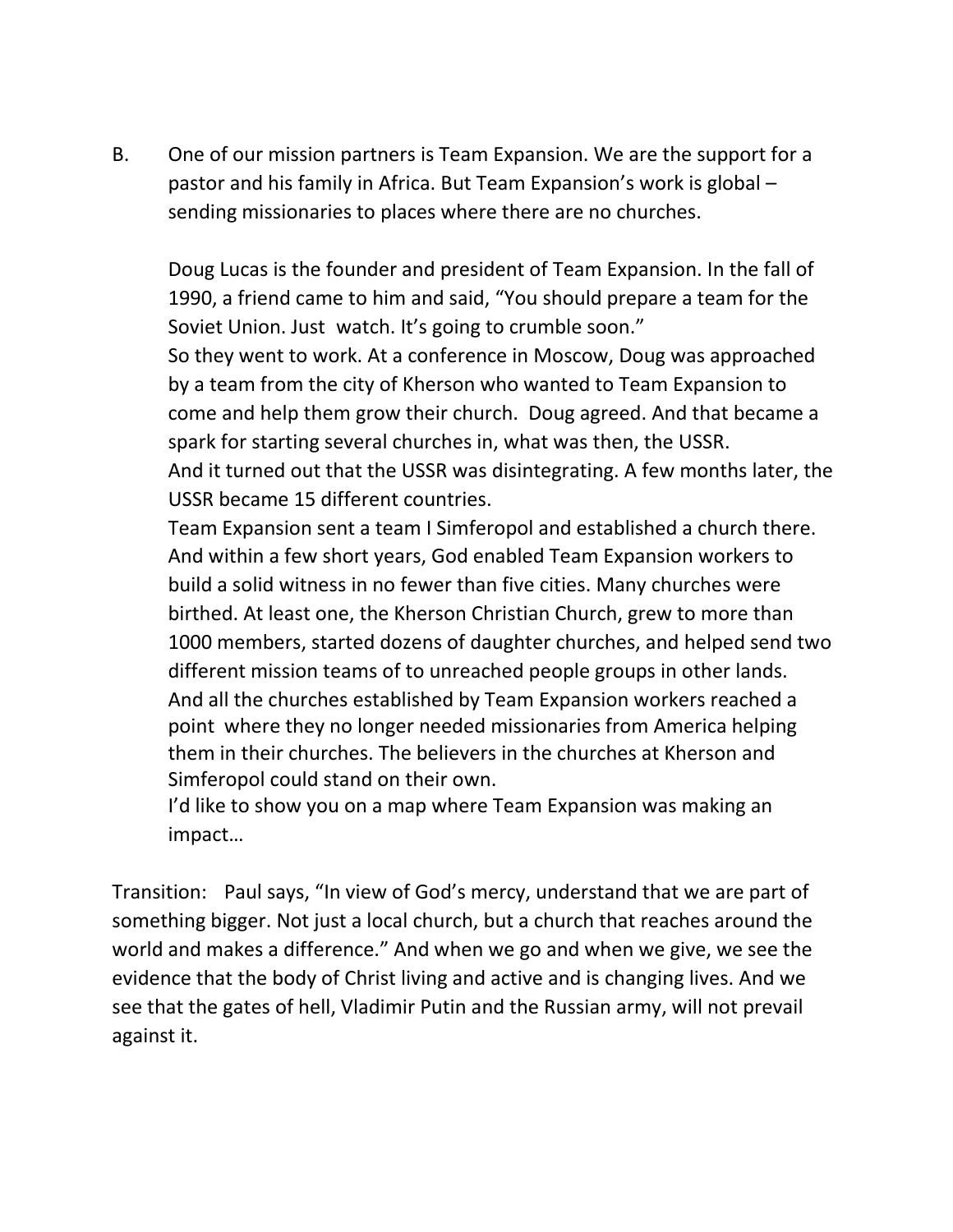## **III. WE AREN'T THE SAME, WE'RE DIFFERENT. AND WE CAN DO DIFFERENT THINGS TO MAKE A DIFFERENCE.**

## A. Paul writes…

**"**We have different gifts, according to the grace given to each of us. If your gift is prophesying, then prophesy in accordance with your<sup>[\[a\]](https://www.biblegateway.com/passage/?search=Romans+12%3A3-8&version=NIV#fen-NIV-28252a)</sup> faith; <sup>7</sup> if it is serving, then serve; if it is teaching, then teach; **<sup>8</sup>** if it is to encourage, then give encouragement; if it is giving, then give generously; if it is to lead,do it diligently; if it is to show mercy, do it cheerfully." Romans 12:6-8

God has shown us mercy, but He has also shown us grace. He has given us what we don't deserve. He has given us different gifts for doing different things. And there is this word in verse 6 that we need to see. It's a transition word. It's the word, "SO." What Paul is saying is that you have a gift. So…

- 1. You might be a very influential person. So what are you going to do with it?
- 2. You might a very talented person. So what are you going to do with it?
- 3. You might be a great teacher. So what are you going to do with it?
- 4. You might have the gift of generosity. So what are you going to do with it?
- 5. You might have the gift of encouragement. So what are you going to do with it?
- 6. You might have the gift of leading others. So what are you going to do with it?
- 7. God never places anything in our hands, God never blesses u with some kind of gift, ability, talent or skill, while at the same time not expecting us to use it for something than our own self-satisfaction. We have been given these things to serve others.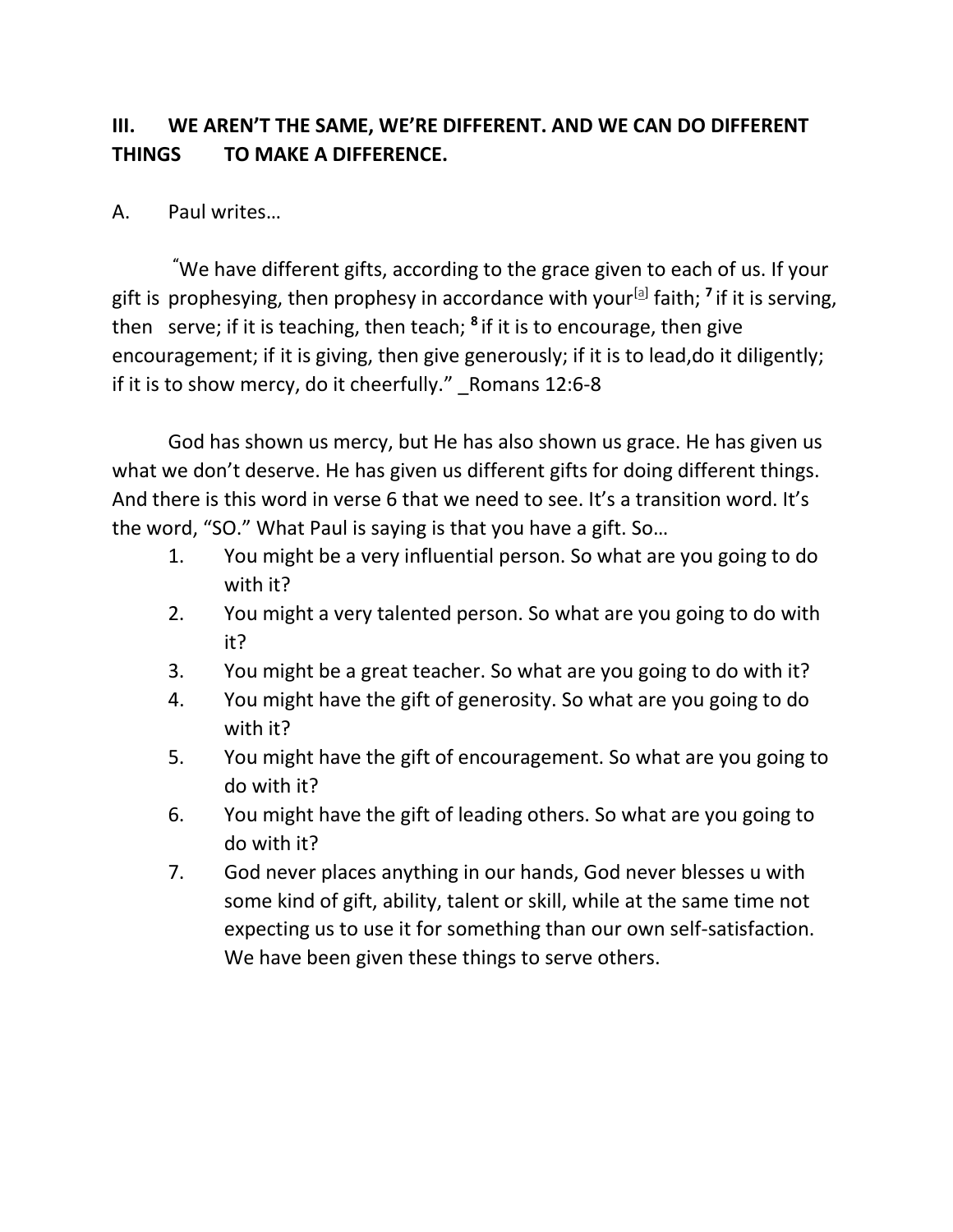#### **CLOSING**

- A. It had been a long day and Jesus and his disciples were tired and hungry and their feet were dirty and smelly. And it was time to eat and the disciples took off their sandals, so a servant could wash their feet. To eat they had to recline on their side, so there feet could have been in someone else's face. A lot of us wear sandals these days and after a long, hot day walking around in the dust, none of us would want our feet to be in someone else's face. Washing feet was the job of the lowliest servant. And the must of wondered, "Where is he? Where is the servant?" And Jesus got up and took off his outer garment, put a towel around his waist, and poured water in a basin, and begins to wash, one by one, the disciples feet. Peter, Andrew, James, John. One by one. Philip, Thomas, Matthew, Bartholomew. One by one. The other James, Simon, and Thaddeus. And he washed the feet of Judas. His eventual betrayer.
- B. Someone said, "Humility isn't thinking less of yourself, humility isn't thinking of yourself at all."
	- 1. It takes humility to serve others. But as long as we are thinking about ourselves, we can't serve. Or maybe, more properly, we won't serve others. It's just going to take too much of me to serve them.
	- 2. But Jesus smashes through that obstacle. He humbled himself. And served.
	- 3. A preacher once said, "I would never want to reach out someday with a soft, uncalloused hand – a hand never dirtied by serving – and shake the nail-pierce hand of Jesus."
- C. Living humbly is a better way to live. It's the way Jesus, a man who didn't have to be humble, lived.
- D. **2** Therefore if you have any encouragement from being united with Christ, if any comfort from his love, if any common sharing in the Spirit, if any tenderness and compassion, <sup>2</sup> then make my joy complete by being likeminded, having the same love, being one in spirit and of one mind. **<sup>3</sup>**Do nothing out of selfish ambition or vain conceit. Rather, in humility value